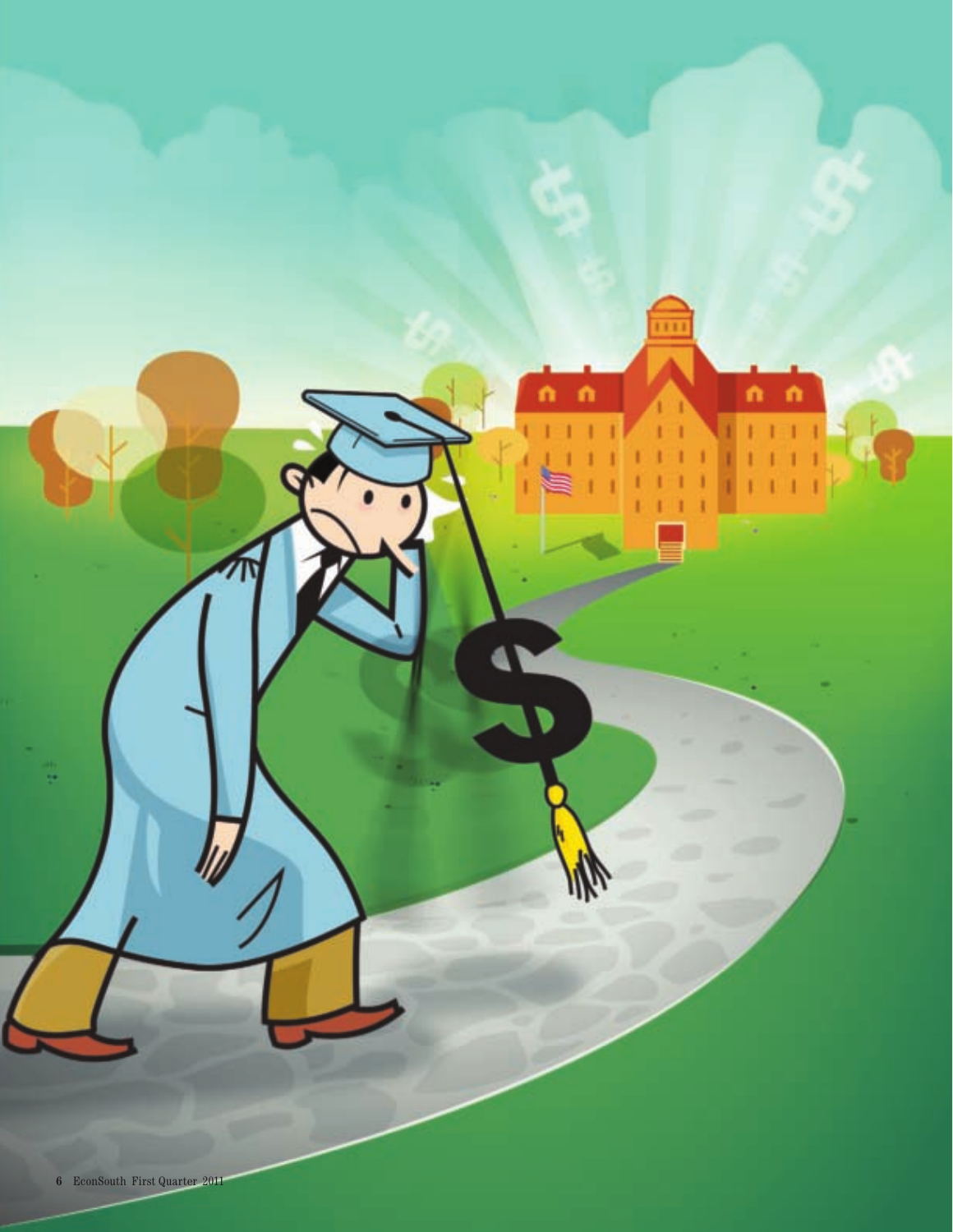# **Cap in Hand: The High Price of Higher Education**

A college degree has become an indispensable credential in today's workforce. But with the cost of postsecondary education soaring, a degree is also slipping out of reach for more people. What's behind tuition inflation, and can its trajectory be altered?

he price of higher education started soaring decades ago. A 1997 *Time* magazine article, "Why Colleges Cost Too Much," reported that after a lengthy period of stability, tuition increased at a rate twice that of the overa he price of higher education started soaring decades ago. A 1997 *Time* magazine article, "Why Colleges Cost Too Much," reported that after a lengthy period of stability, tuition increased at a rate twice that of the overall cost of living between 1977 and 1997. Since has continued spiraling upward. In the decade from 2000–01 to 2010–11, tuition and fees at public four-year colleges and universities increased at an average rate of 5.6 percent per year above the rate of general inflation, according to *Trends in College Pricing 2010*, published by the College Board Advocacy and Policy Center, a nonprofit association of more than 5,700 schools, colleges, universities, and other educational organizations.

For the current school year, the price tag varies based on a student's specific arrangement and geographic location, according to College Board figures. At the high end of the spectrum, students living on campus at private four-year colleges and universities faced a national average of \$27,000 for tuition and fees with an additional \$9,700 for room and board. Add in books (another soaring expense) and other fees, and the total surpasses \$40,000 for the year. Students living on campus at public

four-year schools spent an average of \$7,600 for in-state tuition and fees and \$8,535 on room and board (and more on books and supplies), incurring an overall annual expense averaging slightly more than \$20,000. At the other end of the spectrum, students attending two-year schools averaged \$2,700 for tuition and fees, \$7,300 for room and board, and more than \$14,000 for total expenses.

Students at four-year schools in the Southeast had it a little better financially than students in other regions. Students with in-state residency paid an average of \$2,000 below the national average for public school tuition, fees, and room and board, while students at private schools paid almost \$5,000 below the national average for the same expenses. Students at the Southeast's two-year colleges received no geographical benefit, as the region's prices mirrored national averages.

At some point, rising prices typically reach a threshold at which demand is reduced. With higher education, that reduction has yet to occur. However, as prices continue to rise, students and educators alike are looking for ways to ensure the affordability of higher education. This quest may significantly reshape the landscape of higher education.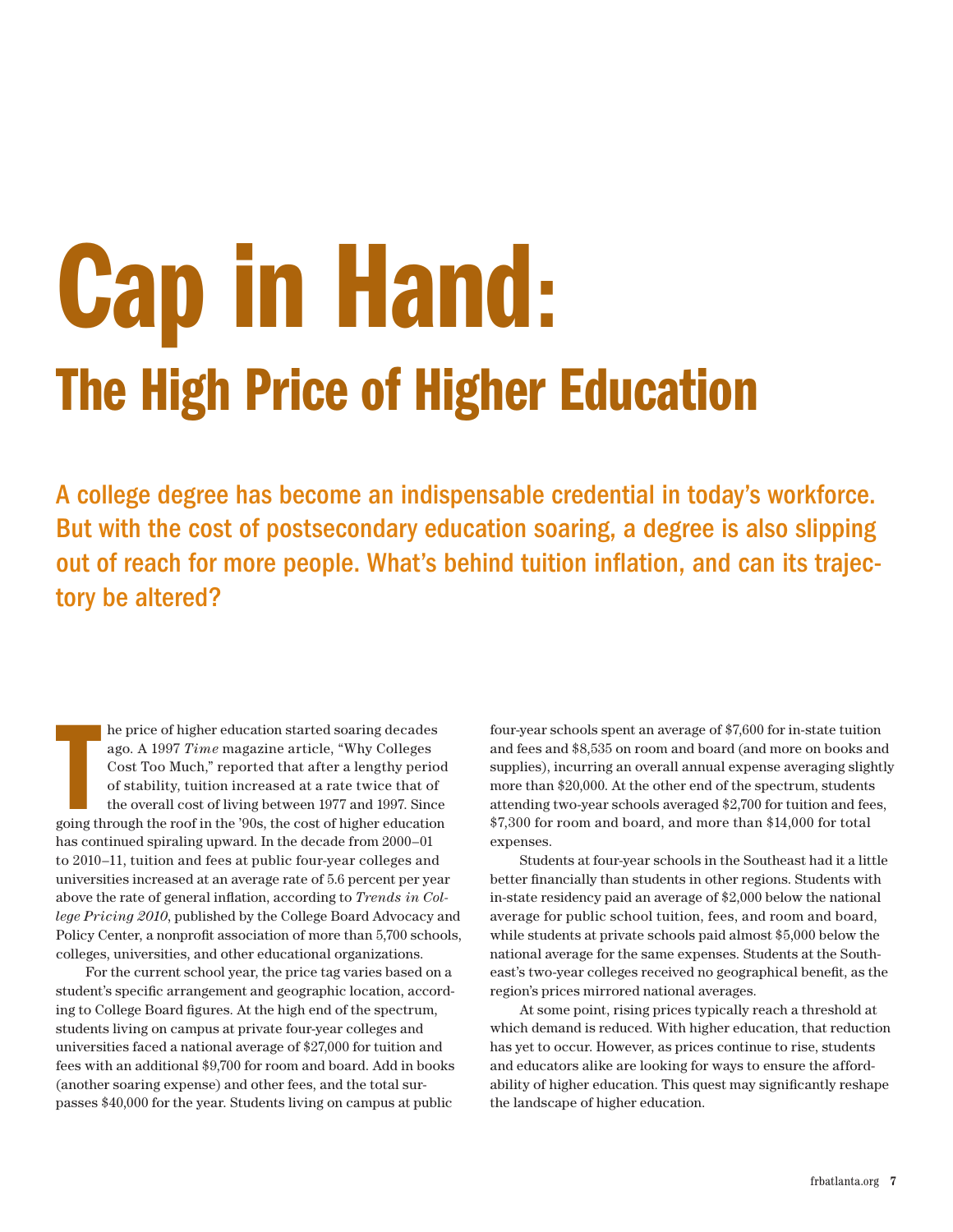# Table 1 **Debt levels of college seniors in the Southeast in 2009**

|             | Average debt (in dollars) | Rank among states | Percentage of graduates with debt | Rank among |
|-------------|---------------------------|-------------------|-----------------------------------|------------|
| Georgia     |                           |                   |                                   |            |
| ouisiana    | 967                       |                   |                                   |            |
| ennessee    | 1678                      |                   |                                   |            |
| Florida     | 20.766                    |                   |                                   |            |
| Mississippi | 22.566                    |                   |                                   |            |
|             | 24 UUd                    |                   |                                   |            |

Note: The U.S. average is \$24,000.

Source: Project on Student Debt, Student Debt and the Class of 2009

#### **Demand stronger than ever**

So far, the rising price of higher education hasn't scared away the students or parents. In the decade spanning the 1999–2000 and the 2008–09 academic years, the number of full-time and part-time students in the United States rose from 15.3 million to 19.1 million, a whopping 25 percent increase, according to the *Digest of Education Statistics*. Accompanying this influx of college students is a rise in the percentage of Americans with degrees. In the College Board's *Education Pays 2010* report, the percentage of Americans between the ages of 25 and 34 with a fouryear college degree grew from 29 percent in 2000 to 32 percent in 2009, after having hovered around 24 percent through the 1980s.

In many cases, incoming students do not have cash on hand to fund the escalating tuition price tag, leading them to turn to grants and federal tax benefits for help. The College Board reports that the average of grant aid and federal tax benefits per student for the 2010–11 school year is \$6,100 at public four-year schools, \$16,000 at private nonprofit four-year schools, and \$3,400 at public two-year colleges. Two-thirds of students at four-year schools, public and private, currently receive grant aid.

However, for many Americans, their increasing appetite for higher education (fueled in part by the recent recession) has led them to bite off ever-larger amounts of debt. Last August, the *Wall Street Journal*, quoting figures from the Federal Reserve, FinAid. org, and FastWeb.com, reported that for the first time ever Americans owed more on outstanding student loans (\$829.79 billion) than revolving credit (\$826.5 billion).

That pinnacle was reached after the sustained upward trajectory of student debt became apparent. In 2004, graduating college seniors carried an average debt of \$18,650, but by 2009, this figure had risen to \$23,200, according to the Project on Student Debt by the Institute for College Access & Success. This rise reflects an annual growth rate of 6 percent per year, slightly more than the growth rate of tuition and fees during that same span (5.6 percent). In the Southeast, graduating

## Table 2 **Educational attainment and annual income**

| Degree attained            | Average annual income<br>(in dollars) |  |
|----------------------------|---------------------------------------|--|
| Professional degree        | 100,000                               |  |
| Doctoral degree            | 91,900                                |  |
| Master's degree            | 67,300                                |  |
| Bachelor's degree          | 55,700                                |  |
| Associate degree           | 42,000                                |  |
| Some college, no degree    | 39,700                                |  |
| High school graduate       | 33,800                                |  |
| Not a high school graduate | 24.300                                |  |

Source: The College Board

seniors in all but one state fared better than the national average (see table 1).

Two factors are behind the greater tuition affordability in the region. One is that the Southeast lacks the concentration of higher-priced private institutions found along the Eastern Seaboard and the Northeast. Additionally, state-sponsored meritbased scholarships help students across all economic strata in the region. Sandy Baum, an independent higher education policy analyst at the College Board who specializes in college pricing and student aid, estimates approximately one in four states has state-sponsored, merit-based scholarships (usually funded by lottery earnings). However, every southeastern state except Alabama has this type of program.

#### **Return on investment remains strong**

So what is it that sends so many students (and parents) headlong into this educational spending spree? In most cases, a payoff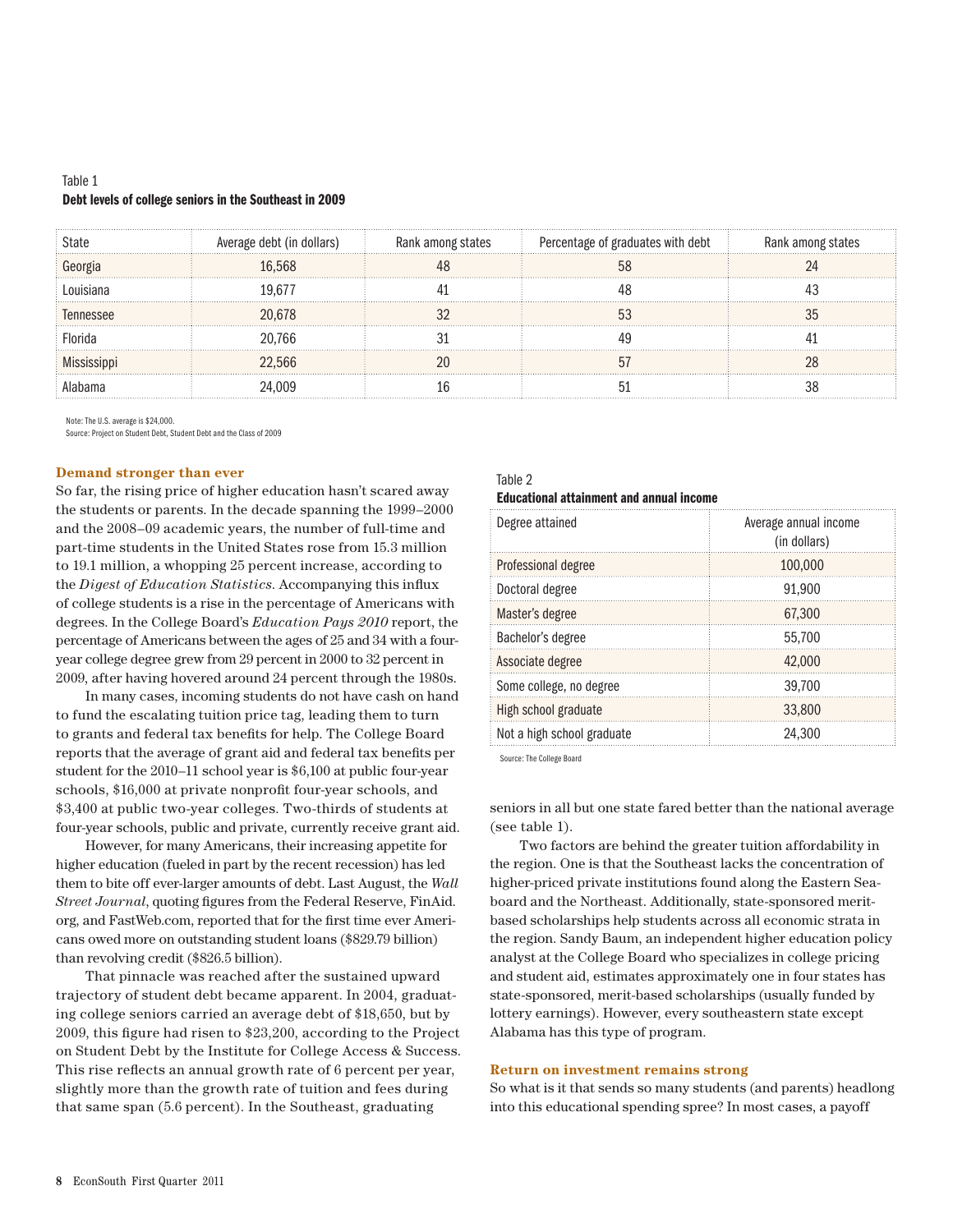down the road is the allure. Recent statistics make a case that the benefits of higher education are more important now than ever. In the College Board's *Education Pays 2010* report, annual earnings are compared to the level of education attained (see table 2). The relationship is clear: more education, more income.

But enhanced earning power is only part of the story. The other part concerns the widening gap between those with a bachelor's degree and above and those without a bachelor's degree. The *Education Pays 2010* report noted that between 1998 and 2008, women with a bachelor's degree or higher made 60 percent more than women with high school diplomas did in 1998, but by 2008 the higher-educated women earned 79 percent more, a 19-percentage-point increase. For men in the same age group, those with bachelor's degrees or higher made 54 percent more than did males with high school diplomas in 1998, a gap that widened to 74 percent more by 2008, a 20-percentage-point increase.

Also, even though the up-front debt may be daunting, the *Education Pays 2010* report found that, 11 years after graduation, the average four-year public university graduate's higher earning power made up for being removed from the labor force for four years and for student loans, at 6.8 percent interest. After that period, the graduate is economically ahead of where he or she would have been without a degree.

#### **Is everybody a winner?**

But while the benefits of higher education for the individual appear undeniable, an emerging school of thought contends that the high return on investment may not apply to everybody. According to U.S. Bureau of Labor Statistics data, just seven of the 30 jobs expected to grow at the fastest rate in the next 10 years in the United States will require a college degree. "It is true that we need more nanosurgeons than we did 10 to 15 years ago," Richard Vedder, professor of economic history and public policy at Ohio University and founder of the Center for College Affordability and Productivity, told the *New York Times* in May 2010. "But the numbers are still relatively small compared to the numbers of nurses' aides we're going to need. We will need hundreds of thousands of them over the next decade," adding that those aides could receive their training outside the traditional college setting.

Vedder's position raises the question of whether colleges are preparing graduates with the right skills. Rolando Montoya, provost of Miami Dade College, believes colleges are and that they can also take steps to make graduates even more ready for the labor force. "Most of the unemployment among recent college graduates is due to the struggling economy," Montoya said. He added that since data indicate that college graduates historically have fared better in the job market, colleges can enhance graduates' odds by reducing the time it takes to graduate and emphasizing instruction in high-demand fields.

## **What does the future hold?**

College students of the future can expect an evolving educational environment with many things changing except the incessantly rising prices.

*Future costs*. The College Board's Baum says there's no reason to think pricing trends for education will change. "It's going to keep going up faster than inflation," Baum said, adding that schools devote ever-larger portions of revenue to staff salaries.

> "Certainly there's more we can do to increase productivity, but productivity is never going to go up the way it does in industries where new technology and new production methods emerge," he said. "The labor [in higher education] is primarily highly educated, highly skilled. The wages for this type labor have gone up faster than for low skilled labor."

In addition to the rise in labor costs, colleges may be forced to charge more as cash-strapped state governments reduce appropriations for higher education. For the 2009–10 school year, the College Board's *Trends in College Pricing 2010* report showed that government appropria-

tions per full-time equivalent (FTE) student averaged 19 percent lower than a decade earlier, after adjusting for inflation. State appropriations per FTE student dipped 5 percent for the 2009–10 school year after a larger dip, 9 percent, in 2008–09.

Montoya said Miami Dade College's tuition could have risen even more had it not pursued cost-cutting measures. "We cannot operate at a deficit," Montoya said. "A lot of institutions, including ours, are relying more on adjunct faculty, part-time faculty. To teach a class with an adjunct faculty is a lot cheaper." He pointed out another area that has undergone reduction: administrative services, such as managers and clerical staff. Also, increasing numbers of schools are cutting costs by outsourcing services such as security officers and custodians, allowing schools to eliminate expenses associated with health care benefits and paid vacations.

*Changing of the guard?* The economy will likely affect higher education in terms of the mix of schools. Baum has some ideas about who the winners and losers will be. She foresees the winners being the schools that cater to nondegreed people who have realized that they need a degree to compete effectively in the job market. "The people on that margin are much more likely to get a vocational education, to go to a for-profit or community college," she said. "There will be more and more opportunities for people to need those kinds of labor market credentials. So there's going to be more growth in those areas for that reason."

Baum predicts the losers will come from the private sector of higher education, but only from a certain group. "The schools

**College students of the future can expect an evolving educational environment with many things changing except the incessantly rising prices.**